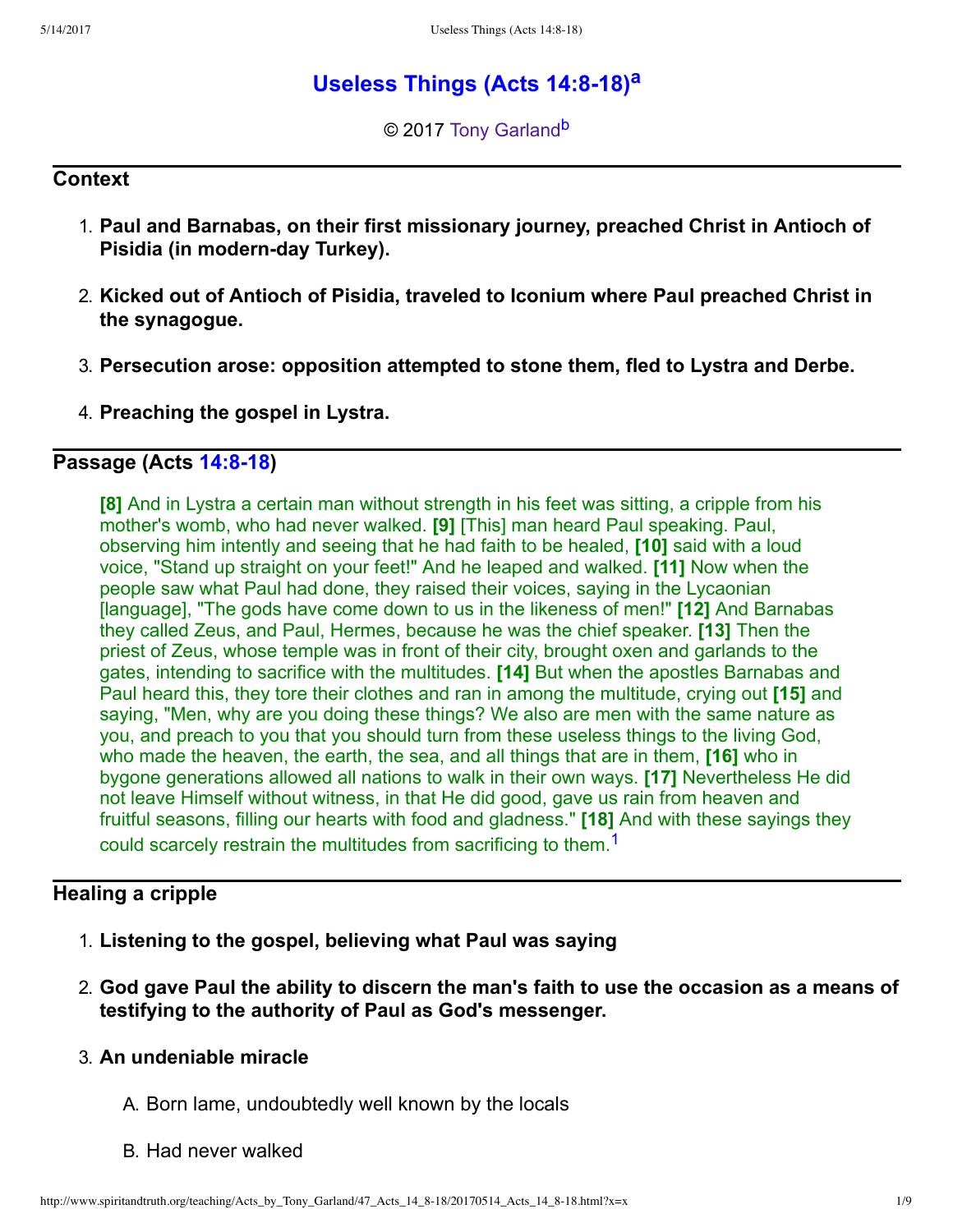- C. He "leaped and walked", a dramatic, complete healing
- 4. **Peter and Paul compared: what Peter did by apostolic authority so did Paul this authenticates Paul's apostolic authority (2Cor. [11:5,](http://www.spiritandtruth.org/bibles/nasb/b47c011.htm#2Cor._C11V5) 2Cor. [12:1112](http://www.spiritandtruth.org/bibles/nasb/b47c012.htm#2Cor._C12V11)).**
	- A. Both healed a lame man, Peter (Acts  $3:6-7$ ), Paul (Acts  $14:8-10$ ).
	- B. Both heal through indirect media, Peter via a shadow (Acts [5:15\)](http://www.spiritandtruth.org/bibles/nasb/b44c005.htm#Acts_C5V15), Paul via handkerchiefs (Acts 19:11-12).
	- C. Both impart the Holy Spirit by the laying on of hands, Peter (Acts 8:14-17), Paul (Acts [19:6\)](http://www.spiritandtruth.org/bibles/nasb/b44c019.htm#Acts_C19V6).
	- D. Both oppose a sorcerer, Peter (Acts [8:20\)](http://www.spiritandtruth.org/bibles/nasb/b44c008.htm#Acts_C8V20), Paul (Acts 13:6-12).
	- E. Both were worshiped, Peter (Acts [10:25](http://www.spiritandtruth.org/bibles/nasb/b44c010.htm#Acts_C10V25)), Paul (Acts 14:11-13).
	- F. Both miraculously released from prison, Peter (Acts 12:7-11), Paul (Acts 16:26-29).
	- G. Both raised the dead, Peter (Acts  $9:36-42$ ), Paul (Acts  $20:9-12$ ).
	- H. Both rendered swift judgment, Peter (Acts 5:4-5,Acts 5:9-10), Paul (Acts [13:11](http://www.spiritandtruth.org/bibles/nasb/b44c013.htm#Acts_C13V11)).
	- I. Both have one complete sermon recorded by Luke, Peter (Acts 2:14-40), Paul (Acts 13:16-41)
	- J. Both entrusted with gospel to people groups, Peter to Jews (Gal. 2:7-8), Paul to Gentiles (Acts [9:15;](http://www.spiritandtruth.org/bibles/nasb/b44c009.htm#Acts_C9V15) Gal. 2:7-8).
	- K. (There is supernatural design behind the book of Acts.)

### 5. **Paul's amazing statement in his second letter to the Church at Corinth: " For I consider that I am not at all inferior to the most eminent apostles" (2Cor. [11:5\)](http://www.spiritandtruth.org/bibles/nasb/b47c011.htm#2Cor._C11V5).**

### **Misunderstood miracle**

### 1. **The purpose of the miraculous**

- A. Not to draw attention to the person through whom God works
- B. Attests the authority of the one sent by God, the divine origin of the message being preached: the saving gospel

### 2. **Impressed by the** *messenger* **rather than the** *message*

A. *Now when the people saw what Paul had done, they raised their voices, saying . . . "The gods have come down to us in the likeness of men!"* (Acts [14:11\)](http://www.spiritandtruth.org/bibles/nasb/b44c014.htm#Acts_C14V11)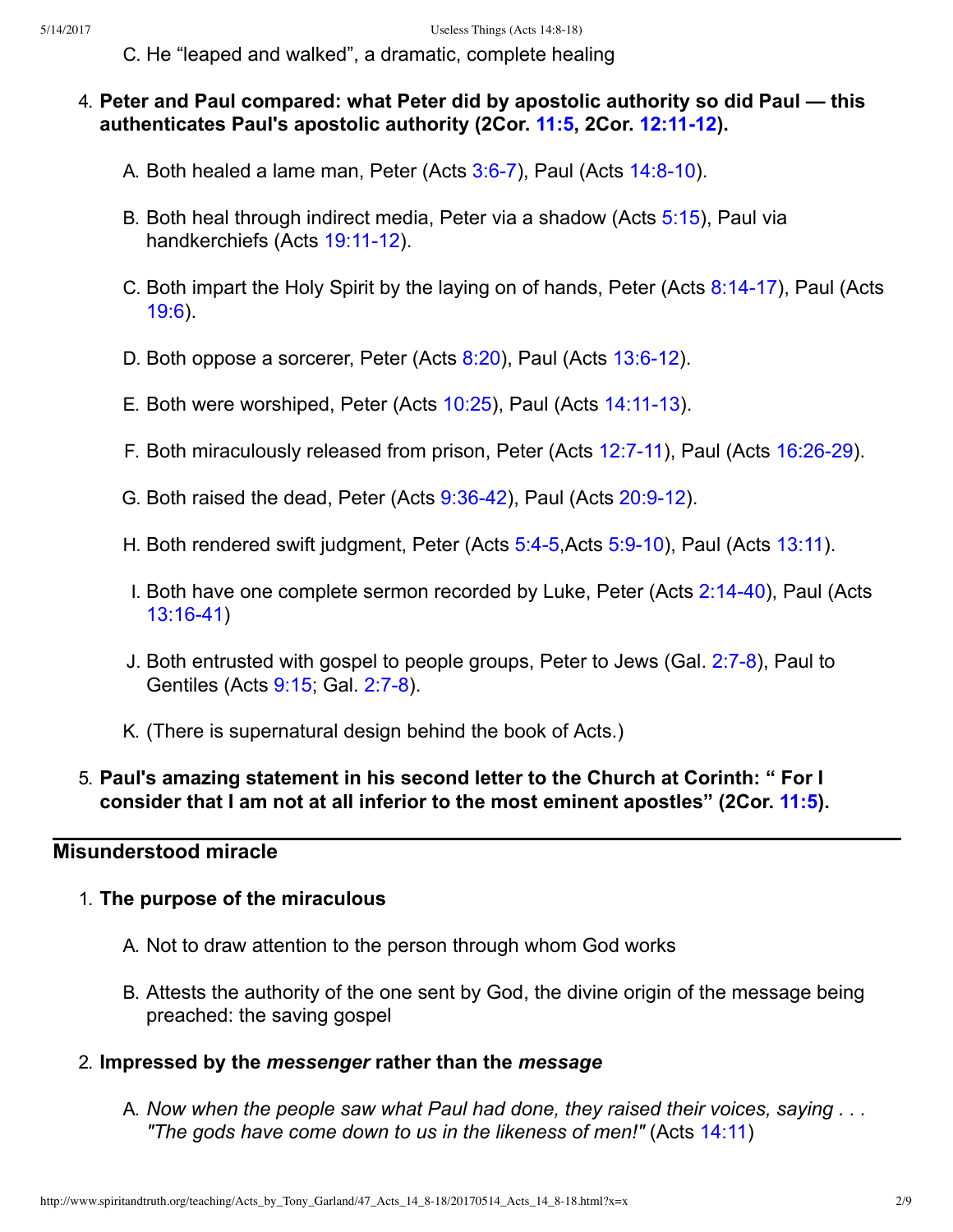- I. Zeus chief god, Hermes the messenger equivalent to the Roman gods Jupiter and Mercury
- II. Intending to sacrifice oxen "to" Barnabas and Paul: *they could scarcely restrain the multitudes from sacrificing to them* (Acts [14:18](http://www.spiritandtruth.org/bibles/nasb/b44c014.htm#Acts_C14V18))
- B. Analogous to using your finger to point out something to a cat or dog
- C. Creation is like a finger pointing to God, but people focus on the finger rather than what it points to—they idolize creation and don't look past to the infinitely more wonderful **Creator**

### 3. **The contextual sensitivity of Paul and Barnabas' response**

- A. Not speaking to Jews with a knowledge of the OT
- B. No effort, initially, to connect to OT themes: the promised Son of David, the Messiah
- C. Instead: appealing to universals which are evident from God's general revelation

## **Misdirected worship**

### 1. **Nature** *We are also men with the same nature as you* **(Acts [14:15](http://www.spiritandtruth.org/bibles/nasb/b44c014.htm#Acts_C14V15))**

- <span id="page-2-0"></span>A. "Nature" is [ὁμˬ˦ˬ˭α˥ής](http://www.spiritandtruth.org/fontsu/index.htm) [*homoiopathēs*], "pertaining to being of the same quality or kind of desires"<sup>[2](#page-8-3)</sup>
	- I. Joins two root meanings: *homo* = "the same", and *pathos* which we associated with "suffering," or "grief", but here conveys the idea of emotions or feelings in general.
	- II. In relation to humankind: having the same feelings, experiencing similar sufferings, lacking supernatural power
	- III. Same term used: *Elijah was a man with a nature like ours* (James [5:17](http://www.spiritandtruth.org/bibles/nasb/b59c005.htm#Jas._C5V17))
	- IV. Ontology: *the branch of metaphysics dealing with the nature of being*
		- a. Metaphysics: *the branch of philosophy that deals with the first principles of things, including abstract concepts such as being, knowing, substance, cause, identity, time, and space.*
		- b. "*Ontology is the study in philosophy of the nature of being, becoming, existence or reality, as well as the basic categories of being and their relations. Traditionally listed as a part of the major branch of philosophy known as metaphysics, ontology often deals with questions concerning what entities exist or may be said to exist and how such entities may be*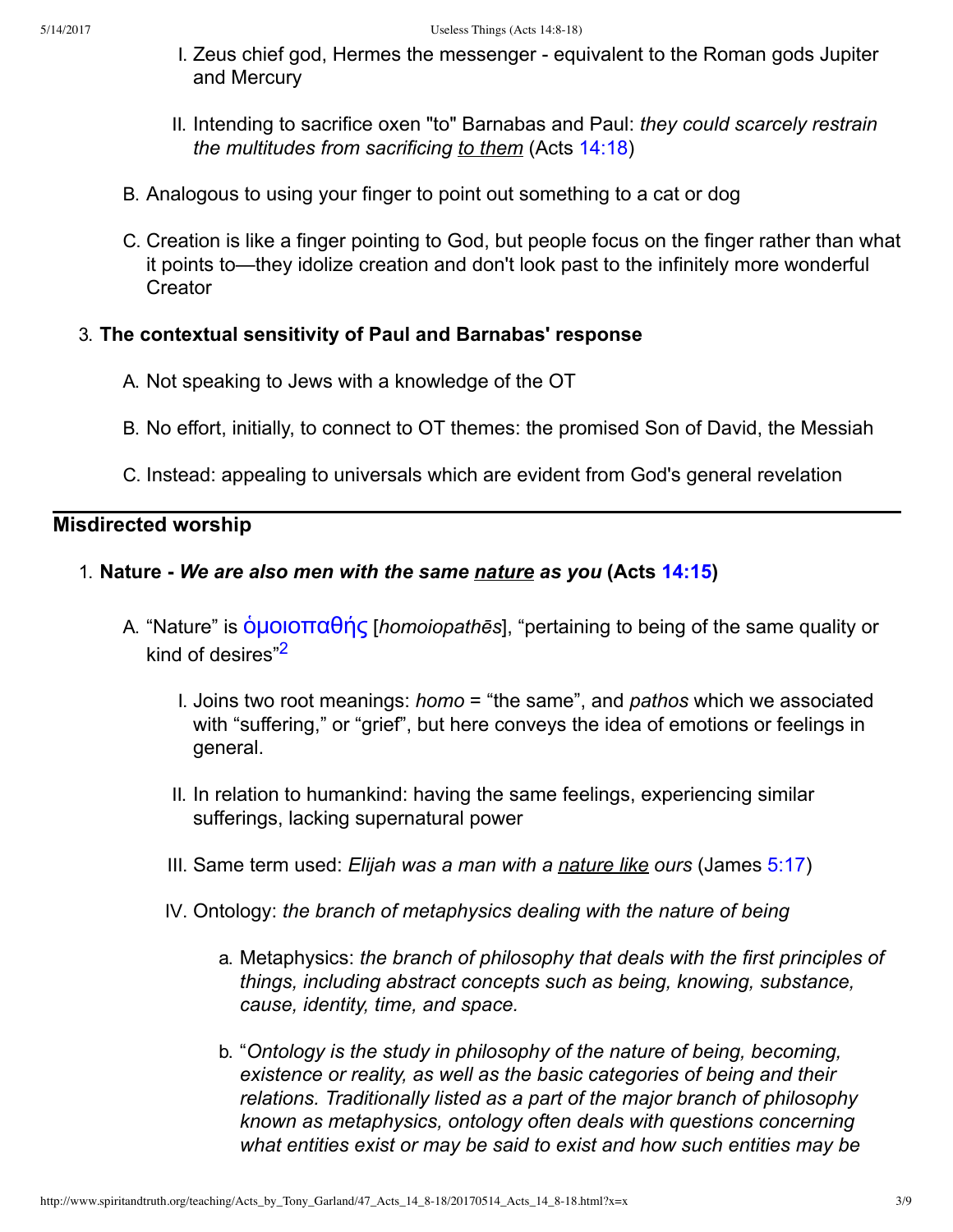<span id="page-3-0"></span>*grouped, related within a hierarchy, and subdivided according to similarities and differences.*" [3](#page-8-4)

- V. Example ontological categories
	- a. *Creator* vs. *creature*: that which has always existed vs. that which was brought into existence
	- b. *Spiritual* vs. *material*: the angelic realm vs. the physical realm
	- c. *Man* vs. *animals*: made in the image of God or not
- B. Paul and Barnabas are saying that these Lycaonians have their ontological categories confused!
	- I. Men should never worship other men
	- II. In fact, men should worship nothing other than the only One who is alone in an "ontological category": God
	- III. All other worship is misdirected, useless, or both

### 2. **Useless** *You should turn from these useless things* **(Acts [14:15\)](http://www.spiritandtruth.org/bibles/nasb/b44c014.htm#Acts_C14V15)**

- A. Useless as a focus of worship the things which are elevated and adored cannot save, absolve from sin, or provide eternal life:w
- B. Worse than useless: *idolatrous*
	- I. Misdirecting attention or praise, that is due God alone, elsewhere
	- II. Seeking assistance from entities or through rituals which cannot provide help
		- a. The Mass
		- b. Crawling the steps of the Holy Staircase, the *Scala Sancta* in Rome, on one's knees repeating the Our Father on each step: as Martin Luther did in 1510
		- c. Sleeping on a bed of nails
		- d. Self-flagellation and crucifixion, as is practiced on Easter in the Philippines
- C. By worshiping or venerating "empty things," we unwittingly participate in a key goal of Satan - usurping God's glory
	- I. *I will exalt my throne above the stars of God; . . . I will be like the Most High.* (Isa. 14:13-14)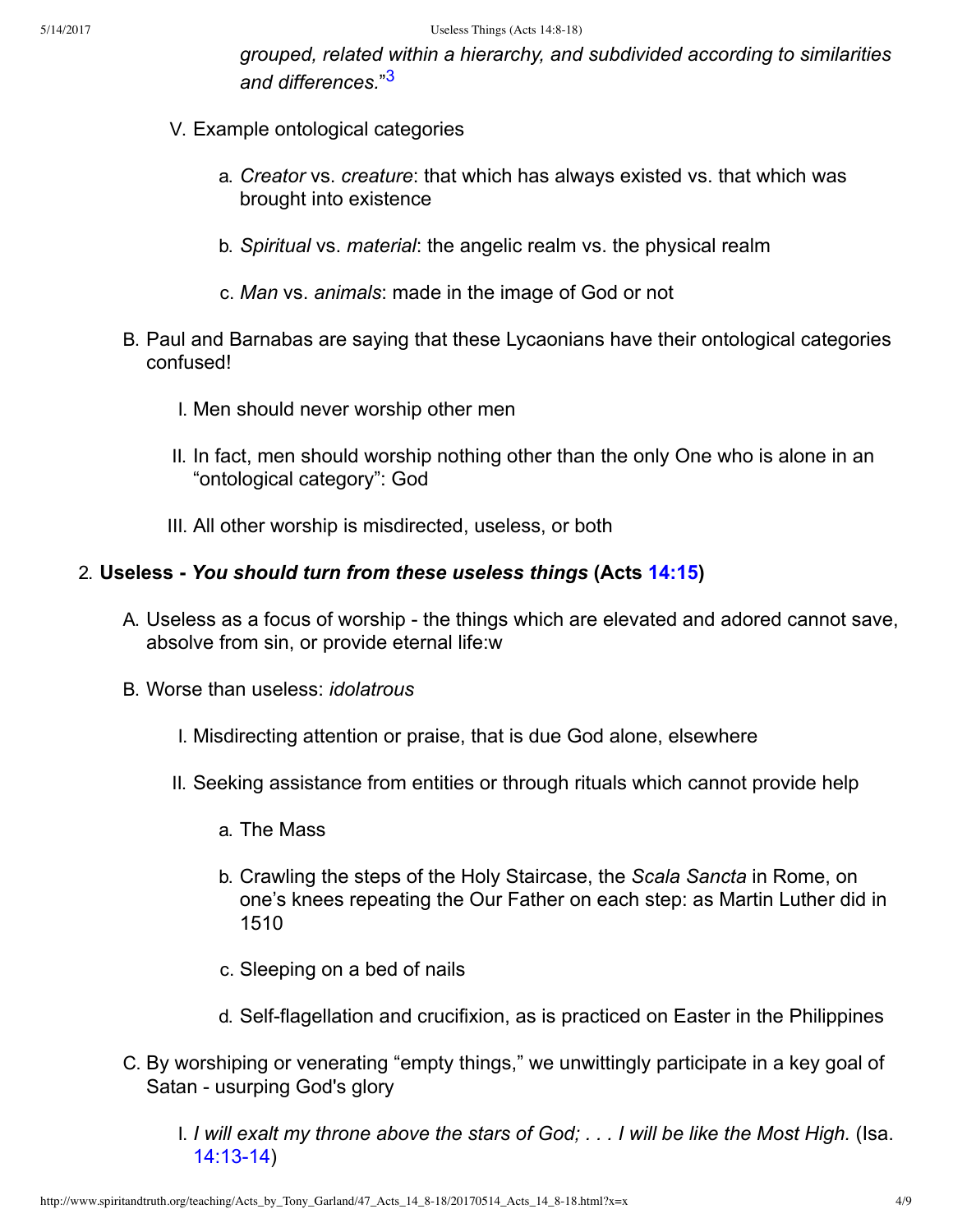II. As Satan said to Jesus during the temptation, *"Therefore, if You will worship before me, all will be Yours." And Jesus answered and said to him, "Get behind Me, Satan! For it is written, 'You shall worship the LORD your God, and Him only you shall serve.'"* (Luke 4:7-8)

### 3. **Uniqueness** *To the living God, who made the heaven, the earth, the sea, and all things that are in them* **(Acts [14:15\)](http://www.spiritandtruth.org/bibles/nasb/b44c014.htm#Acts_C14V15)**

- <span id="page-4-0"></span>A. Paul and Barnabas mention two attributes of God by which He is ontologically unique: [4](#page-8-5)
	- I. living not just alive, but the *source* of all life
	- II. creator the source of all else that exists
- B. #1 Living
	- I. God alone is living, the source of life, upholding all things
		- a. The self-existent ONE, as revealed by name to Moses at the burning bush: *I AM WHO I AM* (Ex. [3:14\)](http://www.spiritandtruth.org/bibles/nasb/b02c003.htm#Ex._C3V14)
	- II. God alone upholds all things, moment by moment
		- a. The writer of Hebrews informs us that the 2nd person of the Trinity, Jesus, is presently *. . . upholding all things by the word of His power . . .* (Heb. [1:3](http://www.spiritandtruth.org/bibles/nasb/b58c001.htm#Heb._C1V3))
		- b. Paul tells the Church at Colossi, *in Him [Jesus], all things consist* (Col. [1:16\)](http://www.spiritandtruth.org/bibles/nasb/b51c001.htm#Col._C1V16)
	- III. All the living remain continuously dependent upon God as the ongoing giver of life
		- a. In the book of Job, Elihu says, *If [God] should set His heart on it, [If] He should gather to Himself His Spirit and His breath, All flesh would perish together, And man would return to dust.* (Job 34:14-15)
		- b. Even the godless enemies of God are dependent upon Him, every moment, for their continued existence
	- IV. Ontologically distinct: the eternal one, giver of all life vs. all the living which depend upon the giver, moment-by-moment, to remain alive
- C. #2 Creator
	- I. Ontologically distinct:
		- a. The one-and-only Creator vs. all created things
		- b. The First Cause vs. all that flows from that Cause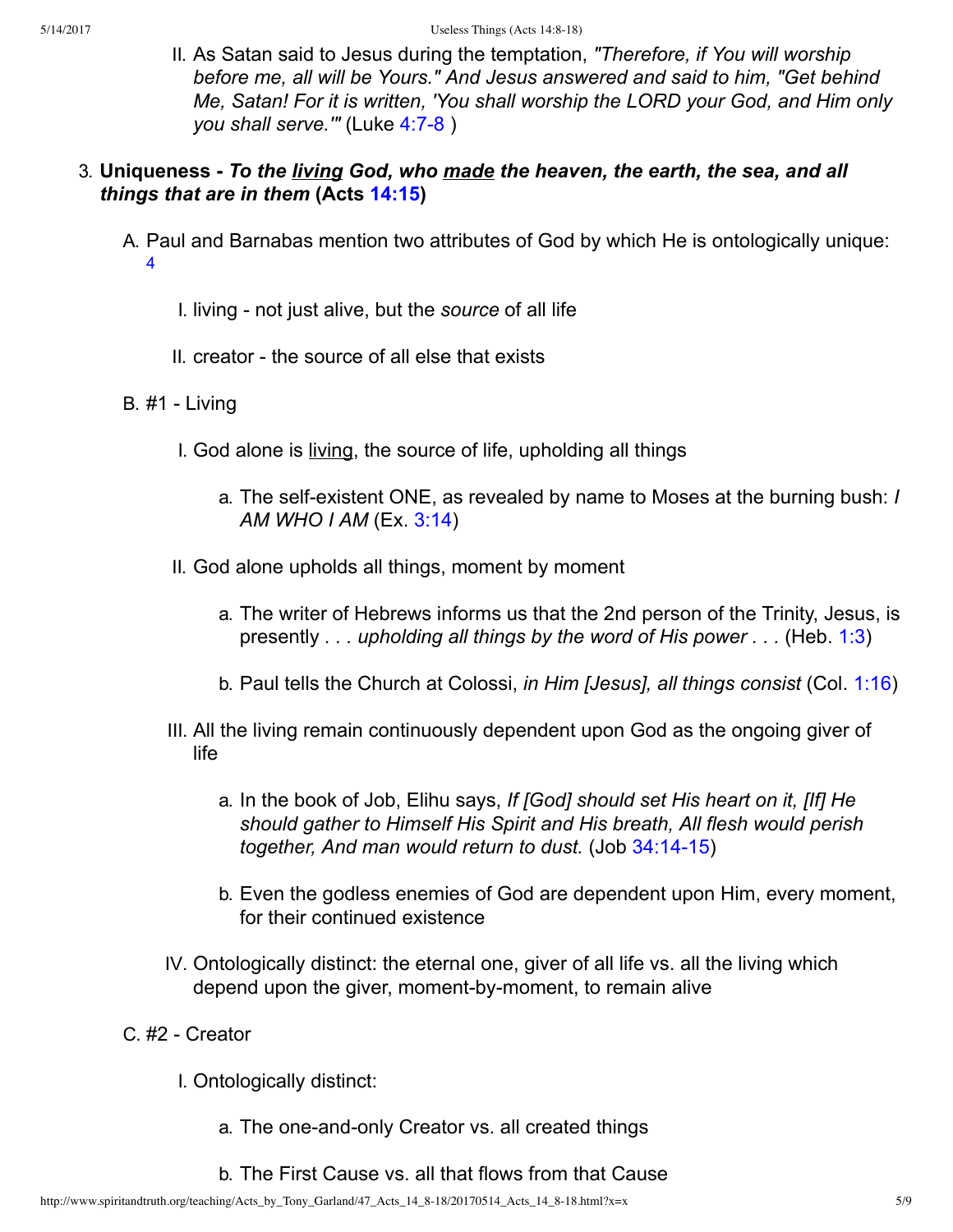- II. Misdirecting the glory due God alone
	- a. The first two commandments of the Big Ten, *You shall have no other gods before Me. You shall not make for yourself a carved image, or any likeness [of anything] that [is] in heaven above, or that [is] in the earth beneath, or that [is] in the water under the earth; you shall not bow down to them nor serve them. For I, the LORD your God, [am] a jealous God, ...* (Ex. 20:3-5)
	- b. *I [am] the LORD, that [is] My name; And My glory I will not give to another, Nor My praise to carved images* (Isa. [42:8](http://www.spiritandtruth.org/bibles/nasb/b23c042.htm#Isa._C42V8))
- III. All that is created, both in the spiritual and material realm, came forth from God
	- a. Paul tells the Colossian church, *[Jesus] is the image of the invisible God, the firstborn over all creation. For by Him all things were created that are in heaven and that are earth, visible and invisible, whether thrones or dominions or principalities or powers, All things were created through Him and for Him.* (Col. 1:15-16)
		- i. Visible material
		- ii. Invisible spiritual
		- iii. All levels of authority are necessarily subject to Jesus, being lesser by virtue of having come forth from Him
- IV. Thus, everything beside God is necessarily of a lesser quality and nature (even prior to corruption at the fall)
- D. Holy: emphasizes God's uniqueness, He is ontologically distinct from all else and all others
	- I. God, speaking through Isaiah, emphasizes His unique nature
		- a. *"To whom then will you liken God? Or what likeness will you compare to Him?" . . . "To whom then will you liken Me, Or [to whom] shall I be equal?" says the Holy One.* (Isa. [40:18,](http://www.spiritandtruth.org/bibles/nasb/b23c040.htm#Isa._C40V18)[25](http://www.spiritandtruth.org/bibles/nasb/b23c040.htm#Isa._C40V25))
		- b. *To whom will you liken Me, and make [Me] equal And compare Me, that we should be alike? . . . I am God, and [there is] no other; I [am] God, and [there is] none like Me* (Isa. [46:5,](http://www.spiritandtruth.org/bibles/nasb/b23c046.htm#Isa._C46V5)[9\)](http://www.spiritandtruth.org/bibles/nasb/b23c046.htm#Isa._C46V9)
	- II. God is holy: in the OT, the Hebrew word is [דוֹשׁ ָק](http://www.spiritandtruth.org/fontsu/index.htm) ]*qāḏôš*] "the most probably derivation is from kādhash, "to be separate," . . . When used of God it signifies: (1) His transcendence, His separateness above all other beings, His aloneness as compared to other gods"<sup>[5](#page-8-6)</sup>
- <span id="page-5-0"></span>E. When we give undo attention and attention elsewhere: we are failing to recognize God's *uniqueness*, His transcendence; He alone is self-existent and eternal.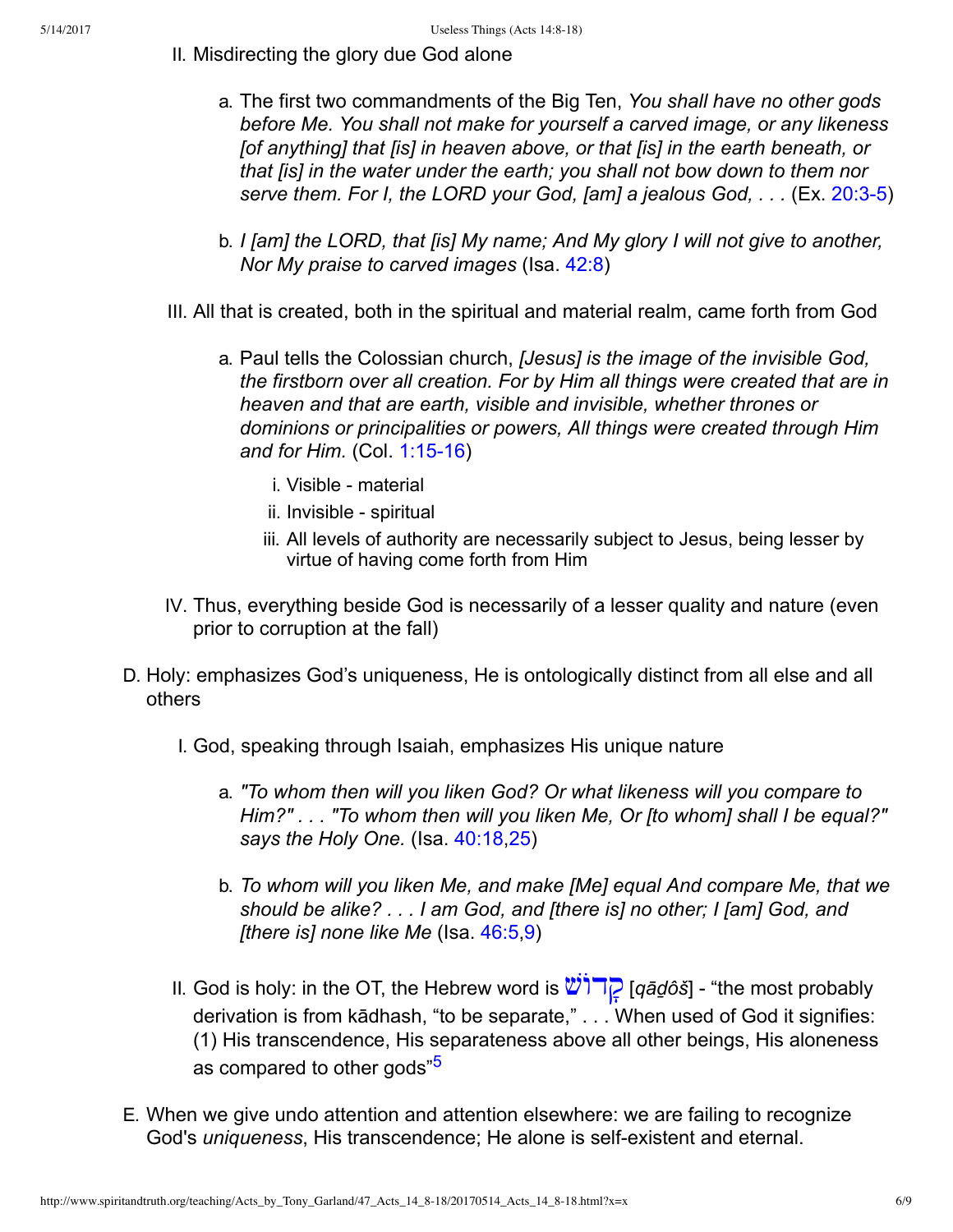### 4. **Examples misdirected worship or veneration**

- A. False gods, an almost endless list. To name just a few mentioned by Scripture: Zeus, Hermes, Diana, Baal, Ashtoreth (Sidonians), Molech, Chemosh (Moabites), Milcom (Ammonites)
- B. Other beings
	- I. Angels
	- II. Spirits (fallen Angels)
	- III. The dead
		- a. Ancestors (American Indians)
		- b. Saints
		- c. Mary
		- d. God's instructions to Isaiah, *And when they say to you, "Seek those who are mediums and wizards, who whisper and mutter," should not a people seek their God? [Should they seek] the dead on behalf of the living?* (Isa. [8:19\)](http://www.spiritandtruth.org/bibles/nasb/b23c008.htm#Isa._C8V19)
- C. Religious leaders, now dead
	- I. The Buddha
	- II. Confucius
	- III. Mohammed (Islam)
	- IV. Krishna (Hinduism)
- D. Religious relics and paraphernalia
	- I. Idols, created with human hands
	- II. Golden calf
		- a. At Mt. Sinai, following the Exodus
		- b. At Dan and Bethel, in the Northern Kingdom
	- III. Bronze serpent on pole, Nehushtan (Num.  $21:8-9$ ; 2K.  $18:4$ )
	- IV. Gideon's ephod (Jdg. [8:27](http://www.spiritandtruth.org/bibles/nasb/b07c008.htm#Jdg._C8V27))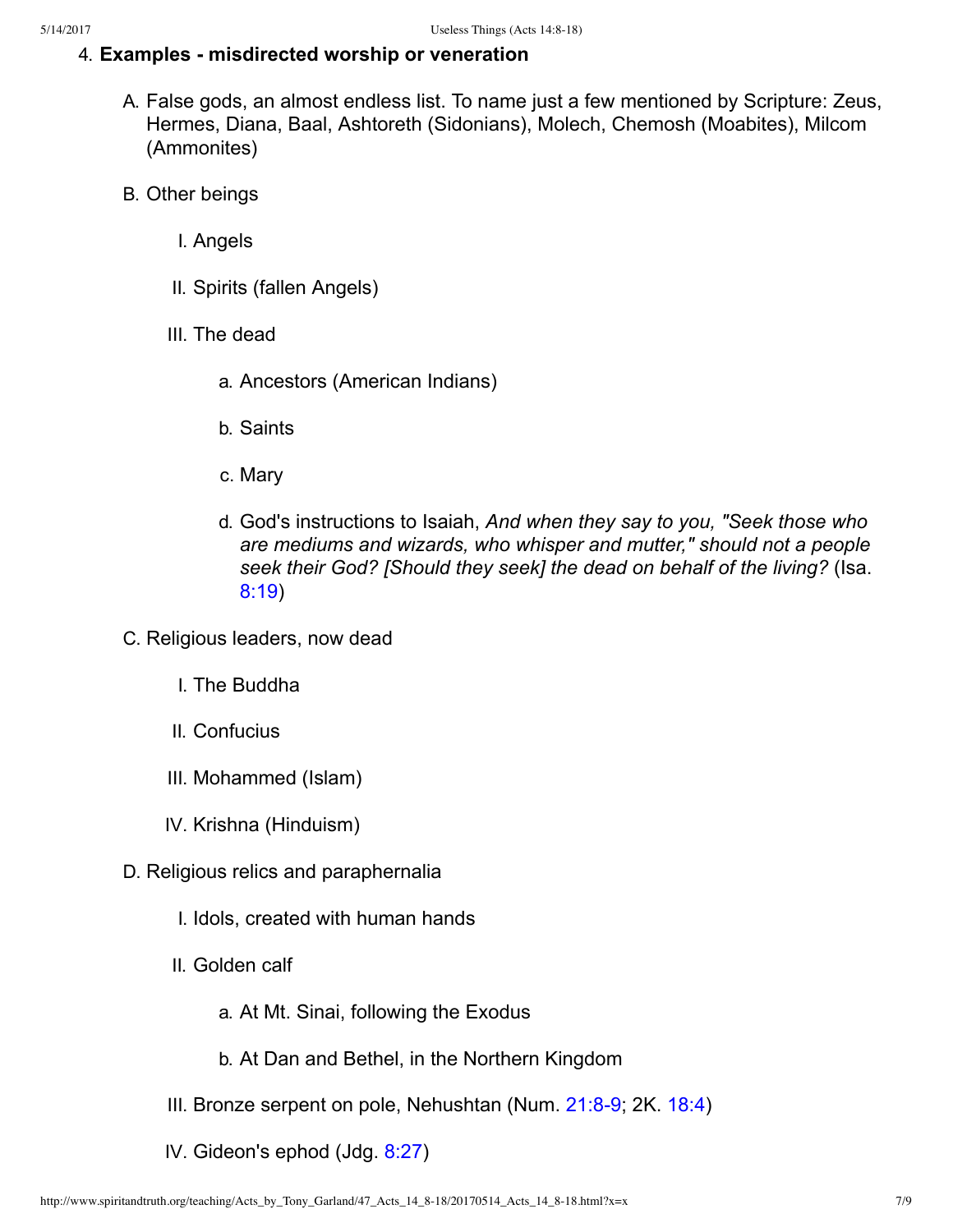- V. Totem poles (false creation myths, ancestors)
- VI. Icons
- VII. Shrines
- VIII. The Crucifix
	- IX. Rosaries

### E. Creation

- I. Sun, moon, stars
- II. "Mother" earth, the goddess Gaia
- III. Nature, the Cosmos typically via pantheistic heresies
- F. Humanism the achievements of man
	- I. Science, scientific theories, scientists
		- a. Darwin (evolution)
		- b. Einstein (relativity)
		- c. Stephen Hawking (cosmology)
	- II. Transhumanism self-directed evolution

### **Will we ever learn? When will this uselessness end?**

### 1. **How long has this been going on?**

A. As long as recorded history.

#### 2. **When will it stop?**

- A. Don't hold your breath . . .
- B. A time is on the horizon, when all the world will worship Satan and his man, known as "the Beast" (Rev.  $13:4$ ).

Sun May 14 16:20:33 2017